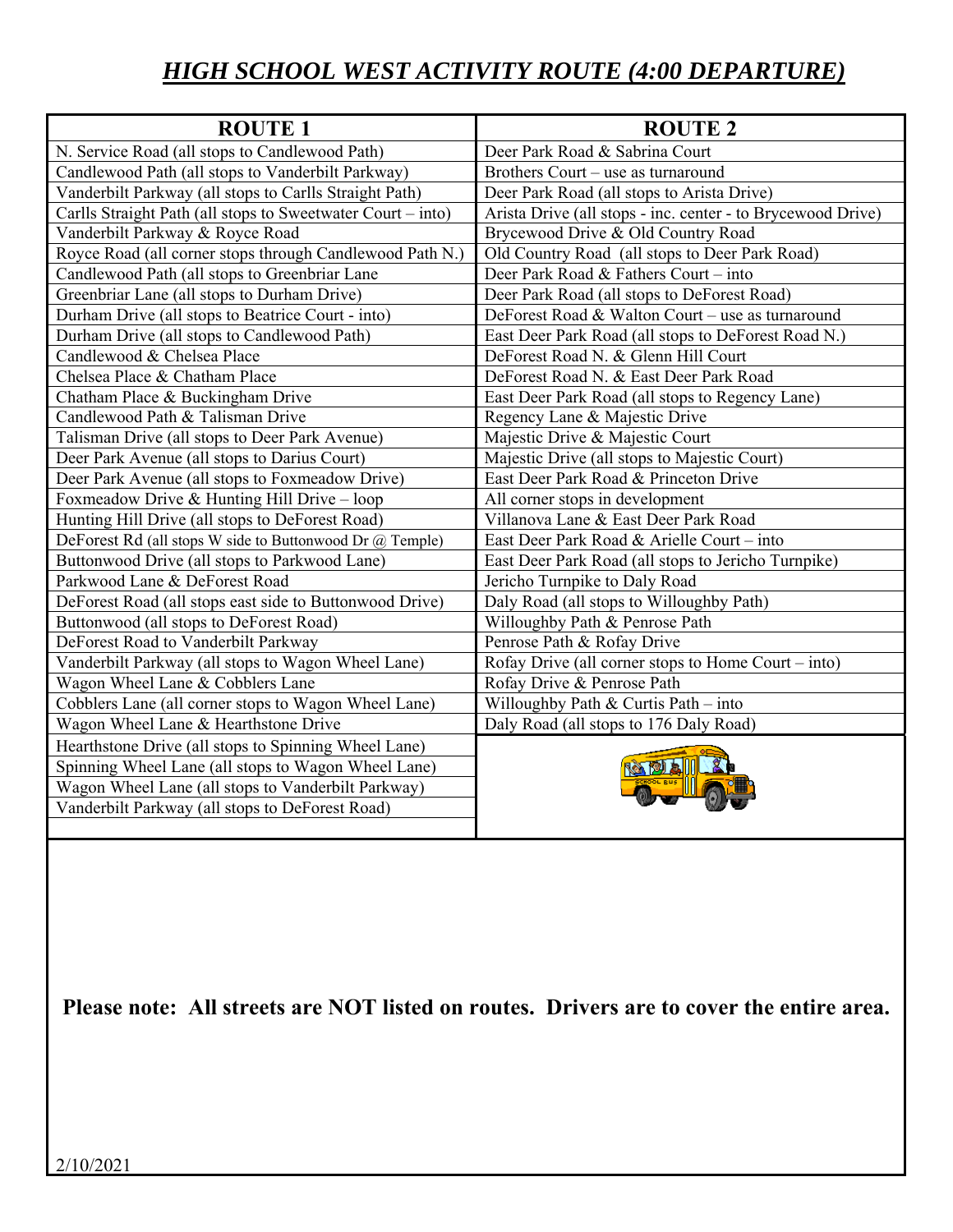## *HIGH SCHOOL WEST ACTIVITY ROUTE (4:00 DEPARTURE)*

| <b>ROUTE 3</b>                                                    | <b>ROUTE 4</b>                                                 |
|-------------------------------------------------------------------|----------------------------------------------------------------|
| Macniece Place & Talon Way                                        | Carlls Straight Path (all stops to Vanderbilt Parkway)         |
| Westminster Avenue & Ormond Street                                | Vanderbilt Parkway (all stops to Village Hill Drive)           |
| Westminster Avenue & E. Half Hollow Road                          | Village Hill Dr (all stops through Dillon to N. Service Rd.)   |
| Seaman Neck Road & Oakfield Avenue                                | Carriage Court & Ford Place                                    |
| Oakfield Avenue - center                                          | Ford Place & Chablis Drive                                     |
| Oakfield Avenue & Ormond Street                                   | Chablis Drive (all corner stops in development)                |
| Ormond Street – center                                            | Chablis Drive & Half Hollow Road                               |
| Ormond Street & Highland Boulevard                                | Half Hollow Road to S. Service Road to Deer Park Avenue        |
| Highland Boulevard (all corner stops to Gateway Place)            | Deer Park Avenue (all stops to Ryder Avenue)                   |
| Gateway Place & Sarah Drive                                       | Ryder Avenue (all stops to S. Hollow Road)                     |
| Sarah Drive (all corner stops to Candlewood Path)                 | S. Hollow Road (all stops to Half Hollow Road)                 |
| Candlewood Path (all corner stops to Carlls Straight Path)        | Equestrian Way (into $&$ all corner stops in development)      |
| Carlls Straight Path (north - all stops to Old Brook Road)        | Half Hollow Road & Hart Place                                  |
| Old Brook Road (all corner stops to Otsego Avenue)                | Hart Place to Dupont Court – loop                              |
| Old Brook Road - loop                                             | Hart Place & Weeks Drive – turnaround                          |
| Otsego Avenue & Carlls Straight Path                              | Half Hollow Road (all stops to Sugar Maple Court - into)       |
| Carlls Straight Path (all stops to Dix Highway)                   | Half Hollow Road & Wildwood Drive                              |
| Dix Highway (all stops to Glover Drive (2 <sup>nd</sup> entrance) | Wildwood Drive (all stops to Woodsend Road S.)                 |
| Pine Hill Lane (all stops to Dudley Lane)                         | <b>ROUTE 5</b>                                                 |
| Dudley Lane & Lauren Avenue                                       | S. Service Road (all stops to Carlls Straight Path)            |
| Lauren Avenue to Dulce Lane to Pine Hill Lane                     | Carlls Straight Path (all stops west side to Old Country Road) |
| Pine Hill Lane (all stops to Carlls Straight Path)                | Old Country Road (all stops to Pine Acres Boulevard)           |
| Carlls Straight Path (all stops to Thorngrove Drive)              | Pine Acres Boulevard (all stops to Millet Street)              |
| Thorngrove Drive (all stops to Dix Highway)                       | Millet Street (all stops to Millet Street $N. - into$ )        |
| Dix Highway & Lincoln Avenue – into court                         | Otsego Avenue (all stops to Seneca Avenue)                     |
| Lincoln Avenue & Gleason Drive                                    | Village Drive W. & Otsego Avenue                               |
| Gleason Drive & Shoreham Drive W & E                              | Village Drive W. (all corner stops to Millet Street)           |
| Shoreham Drive E (all corner stops and loops)                     | Millet Street & Oakfield Avenue                                |
| Bonaire Drive - loop                                              | Oakfield Avenue (all stops to Seaman Neck Road)                |
| Kinsella Street (all corner stops to Pine Hill Lane)              | Seaman Neck Road (all stops to Westminster Avenue)             |
| Pine Hill Lane to Commack Road to Julia Circle - into             | Westminster Avenue (all stops to Baldwin Path)                 |
| Euclid Avenue & Charter Avenue                                    | Baldwin Path (all stops to Pheasant Run Lane – loop)           |
| All corner stops in development                                   | Baldwin Path (all stops to Kenmore Street)                     |
| Old Country Rd to April Avenue (all stops to Plymouth St)         | Kenmore St. & Burroughs (all corner stops in development)      |
| Carlls Straight Path all stops East side to Candlewood            | Kenmore St. to Baldwin Path to Claremont St. (all stops)       |
|                                                                   | Claremont Street & Wildwood Avenue                             |
|                                                                   | Wildwood Avenue & Old Country Road                             |
|                                                                   | Old Country Road (all stops to Woodlawn Avenue)                |
|                                                                   | Woodlawn (all stops to Clarendon Street)                       |
|                                                                   | Clarendon Street & Prescott Avenue                             |
| Please note: All streets are NOT listed on                        | All stops to McCormick Street & Deer Park Avenue               |
| routes. Drivers are to cover entire area.                         | Deer Park Avenue (all stops to Claremont Street)               |
|                                                                   | Claremont Street (all stops to Deer Park Boulevard)            |
|                                                                   | Deer Park Boulevard (all stops to Clarendon Street)            |
|                                                                   | Clarendon to Kenmore to Deer Park Ave.                         |
|                                                                   | Deer Park Ave.(east side) all stops to S. Service Road         |
|                                                                   |                                                                |